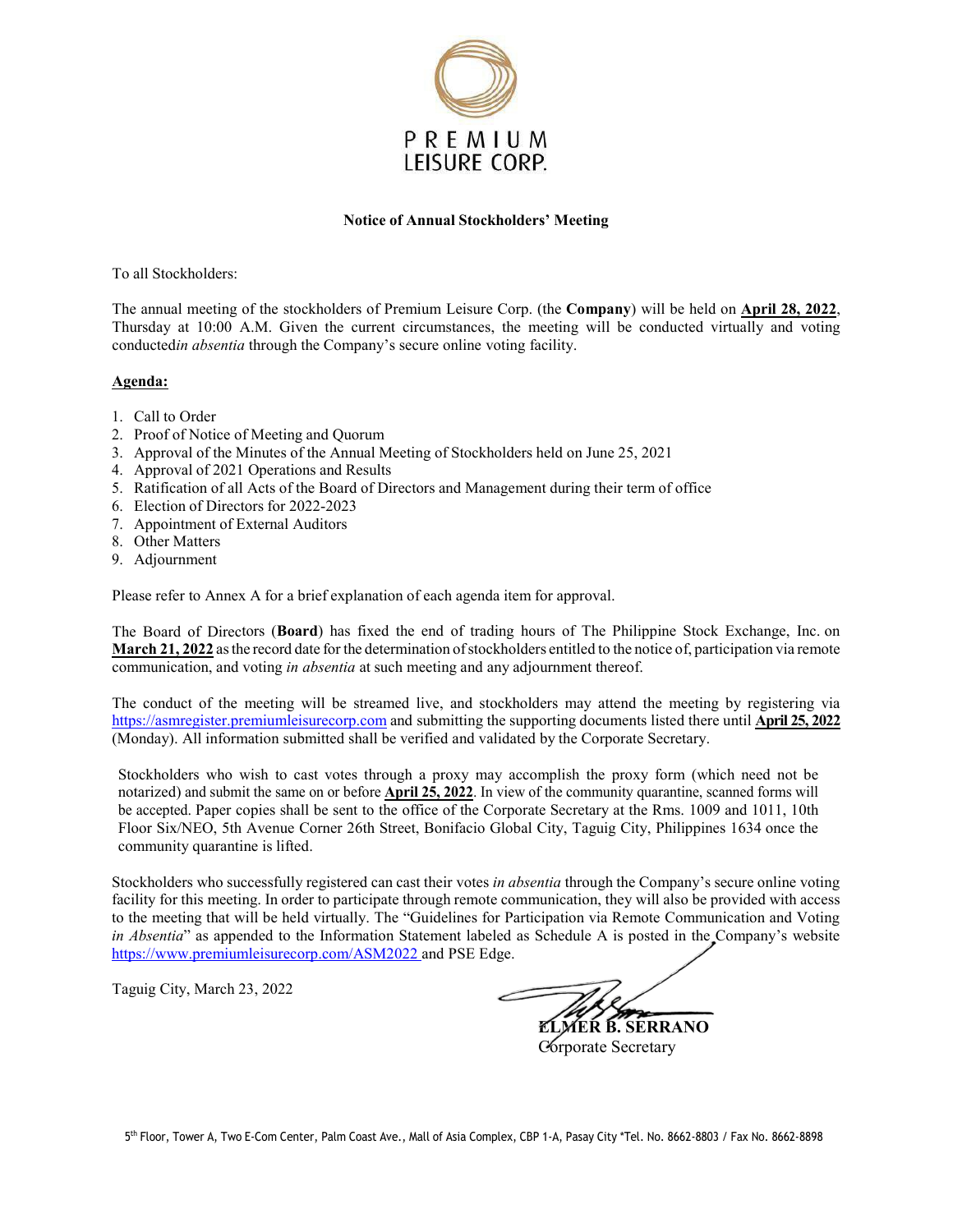## **Details and Rationale for Agenda Items for Approval**

#### **Agenda Item No. 1: Call to Order**

The Chairman of the Board of Directors, Mr. Willy N. Ocier, will call the meeting to order.

#### **Agenda Item No. 2: Proof of Notice of Meeting and Quorum**

The Corporate Secretary, Atty. Elmer B. Serrano, will certify that copies of this Notice were sent toStockholders of record as of **March 21, 2022.** He will also certify the number of attendees, whether in person or by proxy or through remote communication, for the purpose of determining the existence of quorum to validly transact business.

# **Agenda Item No. 3: Approval of Minutes of the Annual Stockholders' Meeting held on June25, 2021**

The Minutes of the Annual Stockholders' Meeting (ASM) held on June 25, 2021 was posted on the Company's website: https://www.premiumleisurecorp.com/sites/default/files/minutes of 2021 asm mvgs w comments from gcair.pdf within twenty-four (24) hours from adjournment of the meeting. Copies of the Minutes ofthe ASM held on June 25, 2021 are available for inspection during office hours at the office of theCorporate Secretary. The results of last year's ASM were also timely disclosed to the PhilippineStock Exchange, Inc. (PSE) and the Securities and Exchange Commission (SEC). The Minutes are subject to stockholders' approval during this year's stockholders' meeting.

#### **Agenda Item No. 4: Approval of 2021 Operations and Results**

The Company's 2021 performance results have been summarized in the Annual Report, which includes the Audited Financial Statements (AFS) of the Company for the year ended December 31, 2021. The AFS, as audited by the external auditor which expressed an unqualified opinion therefor, have been reviewed and approved by the Audit Committee and the Board. Stockholderswill be given an opportunity to raise questions regarding the operations and report of the Company during the ASM.

## **Agenda Item No. 5: Ratification of all Acts of the Board of Directors, Board Committees and the Management During their Term of Office**

All actions, proceedings and contracts entered into, as well as resolutions made, including approvals of significant related party transactions of the Board, the Board Committees and the Management from the last ASM held on June 25, 2021 to the date of this meeting will be presentedto the shareholders for their confirmation, approval, and ratification. The Company's performancein 2021, as detailed in the Annual Report, is attributed to the strategic directions and key policiesset by the Board which were effectively executed and complied with by management in conformance with good corporate governance and ethical best practices. The ratification of the acts undertaken by the Board, Board Committees, and Management is subject to stockholders' approval during this year's stockholders' meeting.